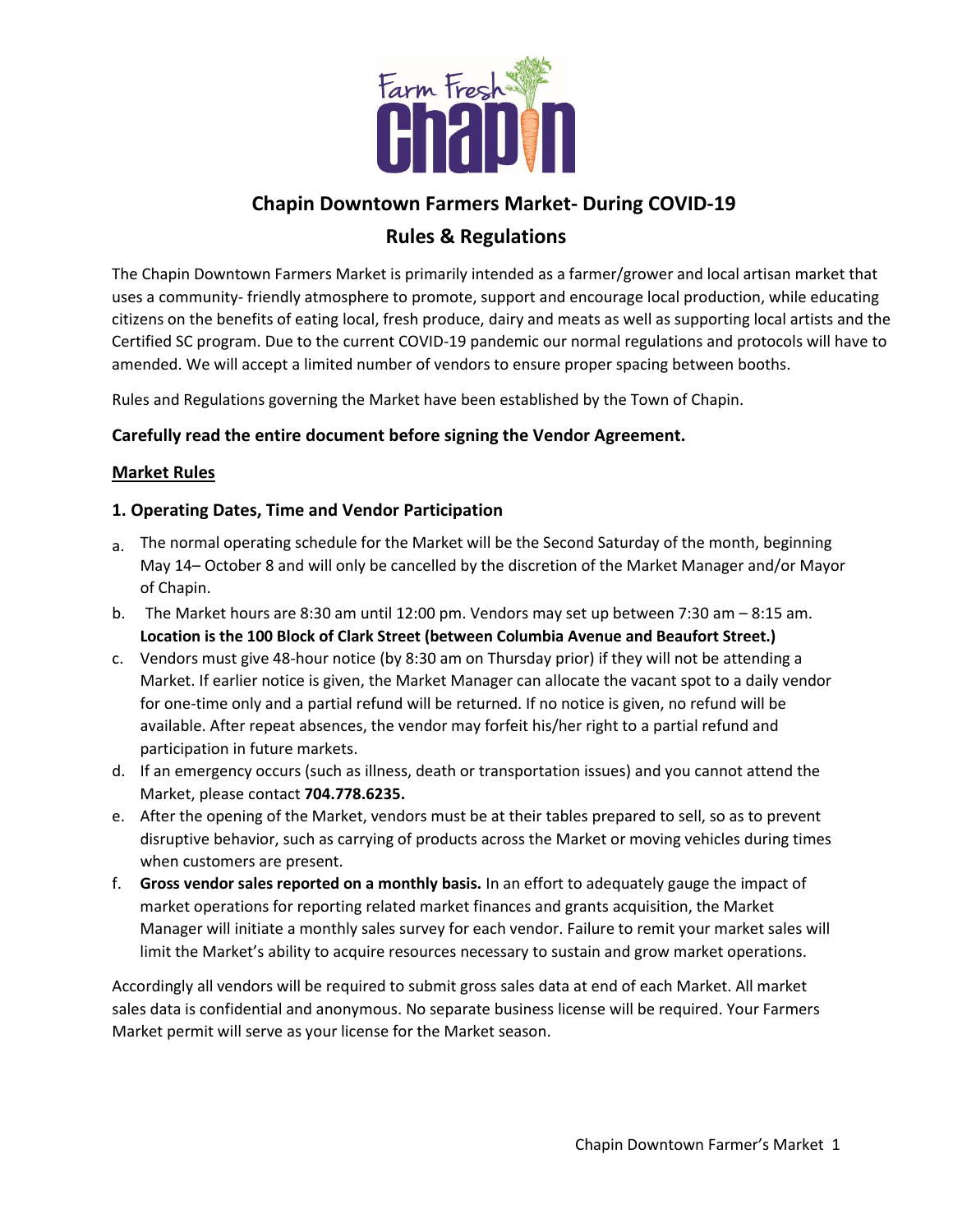

### **2. Vendor Criteria and Approval**

**a. Grower/Producer:** Any person, persons or entity within a 100 mile radius, who is directly involved in the local production of an agricultural product is welcome as a vendor. To complement sales and address demand, selective resale of agricultural products marked with known farm of origin is permitted.

**b. Fruit and Vegetable Reseller:** The Town of Chapin recognizes the fact that not all vendors will be local fruit and vegetable growers, and the Market needs resale produce to ensure there is adequate supply of produce. These vendors will be chosen by their ability to acquire quality product and inform customers, by labeling, as to the origin, buy fresh SC grown products when in season, willingness to work with management and give precedence to actual local grower produced product that is in adequate supply, and grow some product themselves. This type of vendor must agree to comply with all these qualities that will be used in their selection.

**c. Food:** Pre-made food items or items for consumption that are created/made on site are permitted, given that appropriate permits are obtained and that DHEC procedures are followed. It is the responsibility of the vendor to ensure that he/she is in compliance.

**d. Arts and Crafts**: Any original local craftsperson or artist that makes his/her own work may become a vendor. Priority will be given to artists that produce their craft largely from natural materials and/or original sources. Resale artwork or crafts are not permitted.

**e. Marketer and Distributor :** There is limited spacing available for marketer and distributor vendors. Only one representative of each company will be allowed to participate. Spots are assigned based on approved completed applications and paid in full accounts.

**f. Actions by the Market Manager and/or Town's Director of Finance:** All vendors must complete and sign a vendor agreement/application to be approved by the Market Manager before becoming a vendor. The Marketing Manager reserves the right to prohibit anyone from selling at the Market and may withdraw privileges of any vendor at their discretion.

#### **3. Products**

**a. Raw Agricultural Products:** This category includes fruits, nuts, vegetables, grains and plants.

**b. Animal Products:** This category includes meats, milk, cheese, eggs, farm-raised fish, honey, wool, and other products derived from animals.

**c. Value-added Agricultural Products**: Includes items made of raw agricultural products produced, grown or raised by vendor. Examples include baked good, jams, oils, vinegars, woven wool and leather. If not grown or raised by vendor, the vendor must have processed the items themselves in an approved facility. All products must be produced in compliance with item #4 of this agreement.

**d**. **Non-Agricultural products:** Arts and crafts that have been made by vendor. Examples – pottery, handmade soap, handcrafted furniture, candles, similar items including artwork.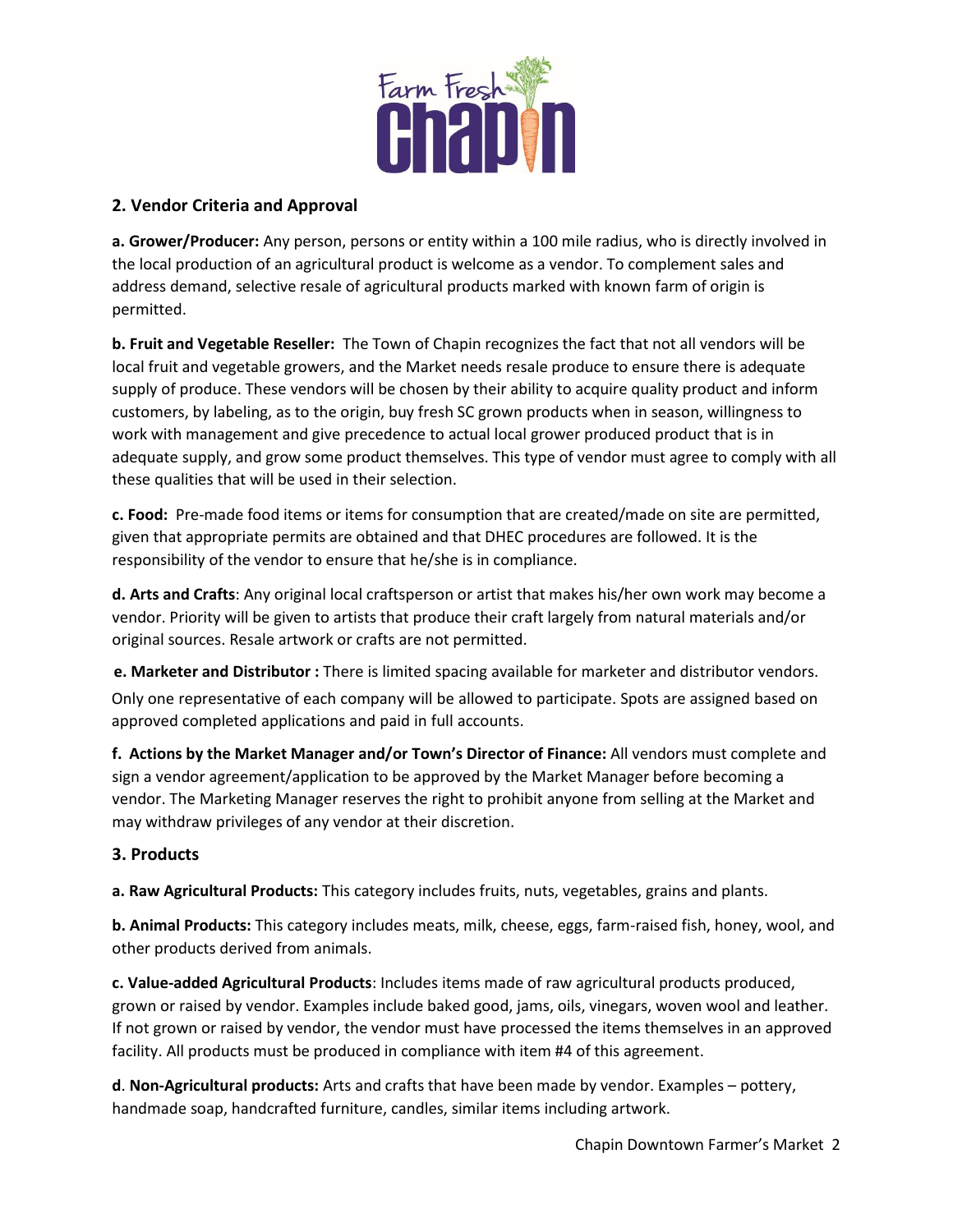

**e**. **Alcohol** – Vendors may sell bottled alcohol products (wine, beer, etc.) and limited samples may be allowed. But onsite consumption by vendors is not allowed without prior approval by the Market Manager.

**f**. **Items in Question**: The Market Manager reserves the right to allow or disallow items in question.

# **4. Signage**

a. Merchandise (products) must be clearly marked with the farm/business name along with the town or state where grown or produced. All resale items must be labeled with place of origin.

b. Prices must be clearly marked for consumer's knowledge.

c. Advertising within the booth is considered **exempt** from Town of Chapin Sign Ordinance. Advertising outside a booth is considered **non-exempt** from the Town of Chapin Sign Ordinance.

d. No vehicle with a sign attached or painted on it may be conspicuously parked in close proximity to the right-of-way in such a way to advertise a business or the farmer's market to the passing motorist or pedestrian.

e. **ONLY** the Town of Chapin will be allowed to post such signage that it deems necessary to promote the Farmer's Market with the exemption from the Sign Ordinance.

#### **5. Licensing, Inspection Requirements, Insurance and Taxes**

Vendors must meet all applicable local, state and federal regulations, inspection regimes and labeling requirements for the products they sell.

Regulations such as, but not limited to:

- 1. Agricultural business license
- 2. Pesticide licensing and safe use
- 3. Approval seal on weighing devices granted by the SC Department of Agriculture
- 4. State sales tax collected as required
- 5. Organic certification on claimed products as required
- 6. Food safety, sanitation, health permits and labeling issues that apply to the item (SCDHEC)
- 7. State inspection of nursery stock required for selling whole plants for replanting (packs or pots)

Adequate proof of current compliance must be provided prior to selling at the market. Sellers of livestock products for human consumption must furnish a current copy of their product liability insurance policy to the Market Manager with their application.

#### **Vendors are responsible for their own local and state sales taxes, licenses and permits.**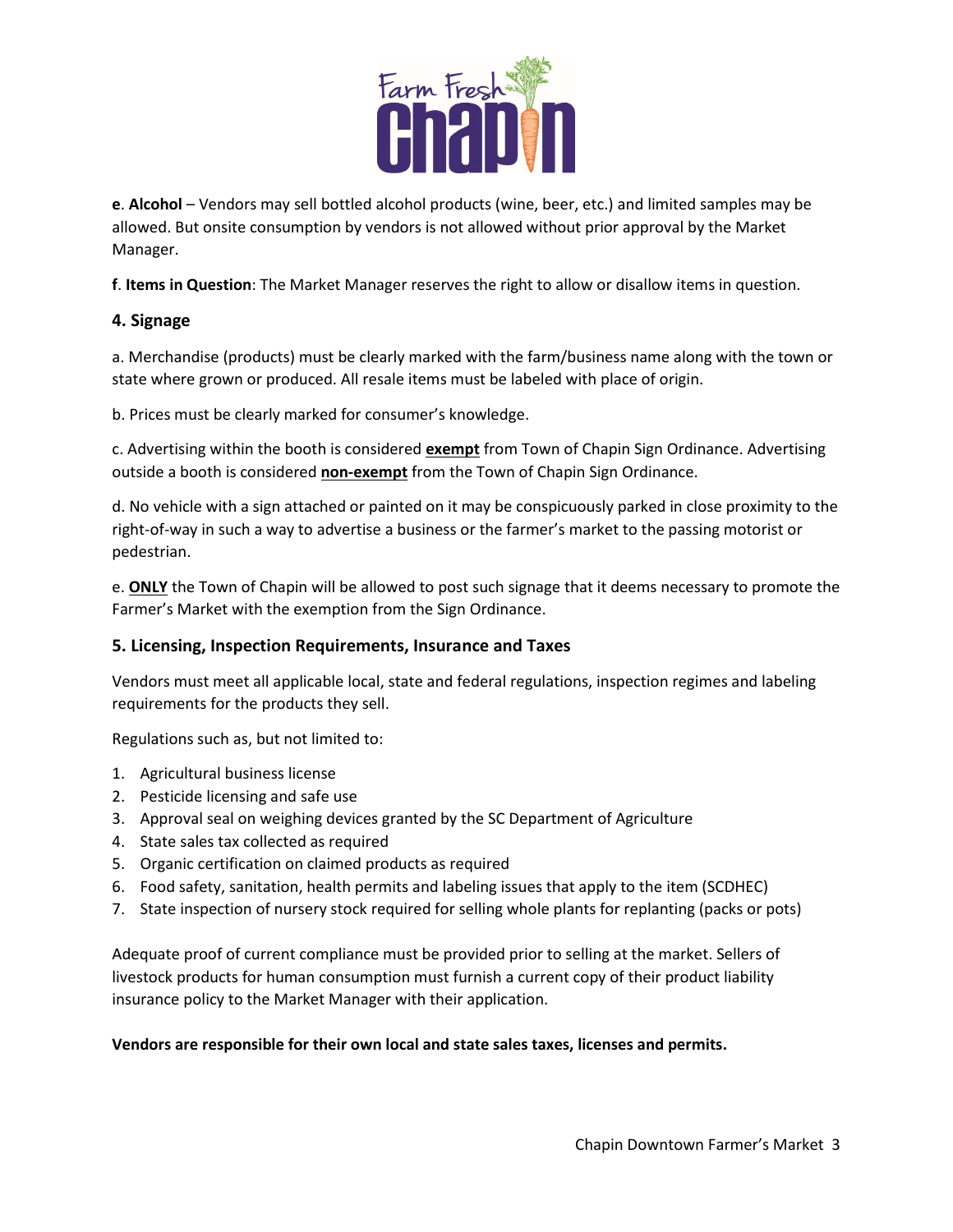

#### **6. Spaces**

- a. Full-Season vendors **MUST** commit to all five markets and pay in advance to reserve your space for entire season. (See Fees section for more details.)
- b. Vendors will maintain clean sites including a 6 or 8 ft table, 10 x 10 tent along with the surrounding allocated space of their sites, which is 10' x 15'. Trash must be collected and removed by the vendors before leaving the market.
- c. Vendors must supply their own materials such as scales, containers, bags, etc. for the sale of their goods.

# **7. Market Manager**

The Market will be supervised by a designated staff member of the Town of Chapin, assuming the role of Market Manager, with additional staff or designated volunteer support. The manager's mission is to enforce the market rules and regulations for patrons and vendors, to the best of their knowledge, ensuring a safe, healthy environment for all.

Any grievances regarding vendors should be directed to the Market Manager.

#### **8. Fees**

- 1. Farmers/Growers or Non Profit will pay \$15 per market. If you agree to participate in all six markets (May – Oct.) and pay in advance, the price will discount to \$75.
- 2. Artists/Crafts/Food Retail Vendors will pay \$25 per week. Similarly, if vendors agree to commit to all six markets and pay in advance, the discount fee will be \$125.
- 3. Marketer/ Distributors without a brick and mortar business will pay \$45 per market. If you agree to participate in all six markets (May– Oct.) and pay in advance, the price will discount to \$225.
- <sup>4.</sup> Those vendors that commit to all six markets and pay in advance can reserve their spot for the entire season. Otherwise spaces are assigned by the Market Manager on a first come, first serve basis.
- Payment is due with application and made payable to **Town of Chapin,** PO Box 183, Chapin SC 5. 29036**.**
- All vendors are required to provide their own tents, tables, chairs, coolers, display and signage. Lake 6. Murray Event Rentals has a special rental package available for market vendors.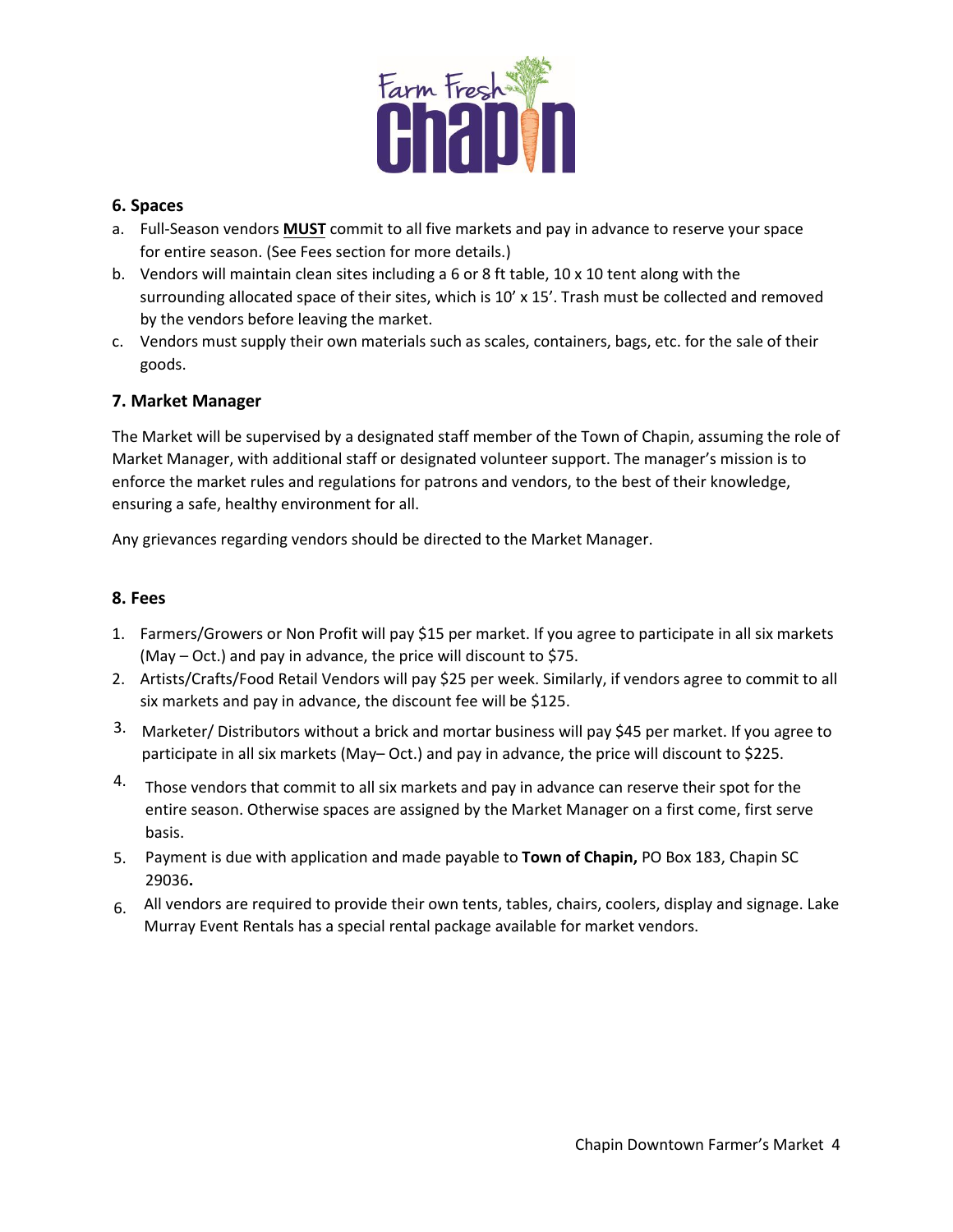

#### **9. Hold Harmless Agreement**

I hereby agree to indemnify and hold harmless the Town of Chapin, its staff, employees, elected officials and/or property owner, for and against any and all damages, losses, suits, liability and/or causes of action resulting from property damage, and/or from personal injury, including death, of myself arising out of or in any way connected with our participation in the Town of Chapin's Farmers Market Program, except to the extent that such damage or injury is caused by the gross negligence or willful misconduct of the Town of Chapin Farmer's Market, and covenant not to sue or take action against the Town of Chapin, its employees, elected officials and/property owners except as set out herein.

I further permit the Town of Chapin Farmer's Market and/or the Town of Chapin to use my company name, product names and photographs of my products and personnel for the purposes of marketing the farmer's market including but not limited to media releases, newspaper articles, website content, social media posts, and other means.

All vendors participating in the Town of Chapin Farmer's Market must abide by these rules. The Town of Chapin shall enforce all rules and regulations. Permits to participate in the Town of Chapin Farmer's Market can be revoked by the Market Manager and/or Town's Director of Finance.

**Vendor Name: \_\_\_\_\_\_\_\_\_\_\_\_\_\_\_\_\_\_\_\_\_\_\_\_\_\_\_\_\_\_ Signature: \_\_\_\_\_\_\_\_\_\_\_\_\_\_\_\_\_\_\_\_\_\_\_\_\_\_\_\_\_** 

**Date: \_\_\_\_\_\_\_\_\_\_\_\_\_\_\_\_\_\_\_\_\_\_\_\_\_**